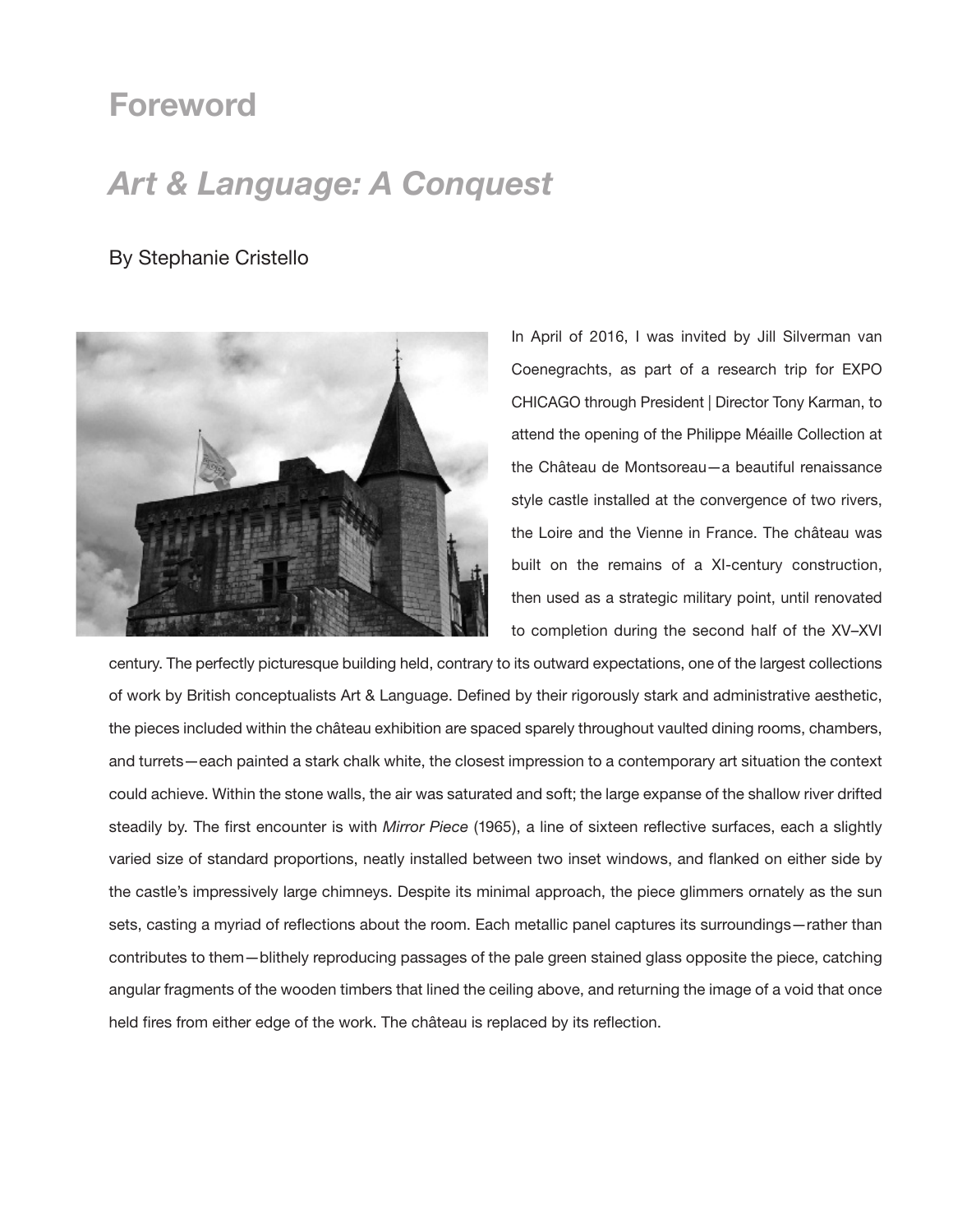



During the opening, I turned to Mel Ramsden and Michael Baldwin (Art & Language) and made a joke to this effect. Indeed, *Mirror Piece* alone conquered the space. I suggested the title of the exhibition be *Art & Language: A Conquest*. This observation was made better upon realizing that a flag—a white waving fabric carrying the group's name in bright orange text—had been erected by the exhibition organizers on the side of the château that faced the water.

On the second level, a nearly identical grand dining room houses a collection of large-scale text works that one would expect of Art & Language—simple, typewritten words blown up on large expanses of white paper. The works, from the series *Paintings I* (1966), are installed along the perimeter of the space, as well as on a freestanding partition—its black-edged wall operating at once between a billboard and temporary structure—to make more works visible. While at a distance, the work included on the second floor appears effectively uniform (a deliberate affront to the casual visitor), each unfolds in radically different ways in the eyes of their reader. This quality of unpredictability—which is to say, the uncertainty of how the written word translates into an image within the mind of the viewer—is simultaneously the consistency of Art & Language's work.

Two texts in particular define this space. The first takes the form of a letter to an unnamed reader—it states: "Dear…The work is glib. The description holds so long as there are things you can go out and buy for the decoration of your house. It describes a class of things offering a class of responses." The text translates on a dual register; on the one hand, the painting's form echoes the simplistic (glib) character the text implies. After all, what is more slick than Art & Language's administrative aesthetic—the wholly unspectacular black, white, and grey of an office? (See: the design of this publication). Yet the letter also presents a persuasive secondary reading of the text—one that precisely undermines the myth of the self-reflexive, self-aware painting its style of open address implies.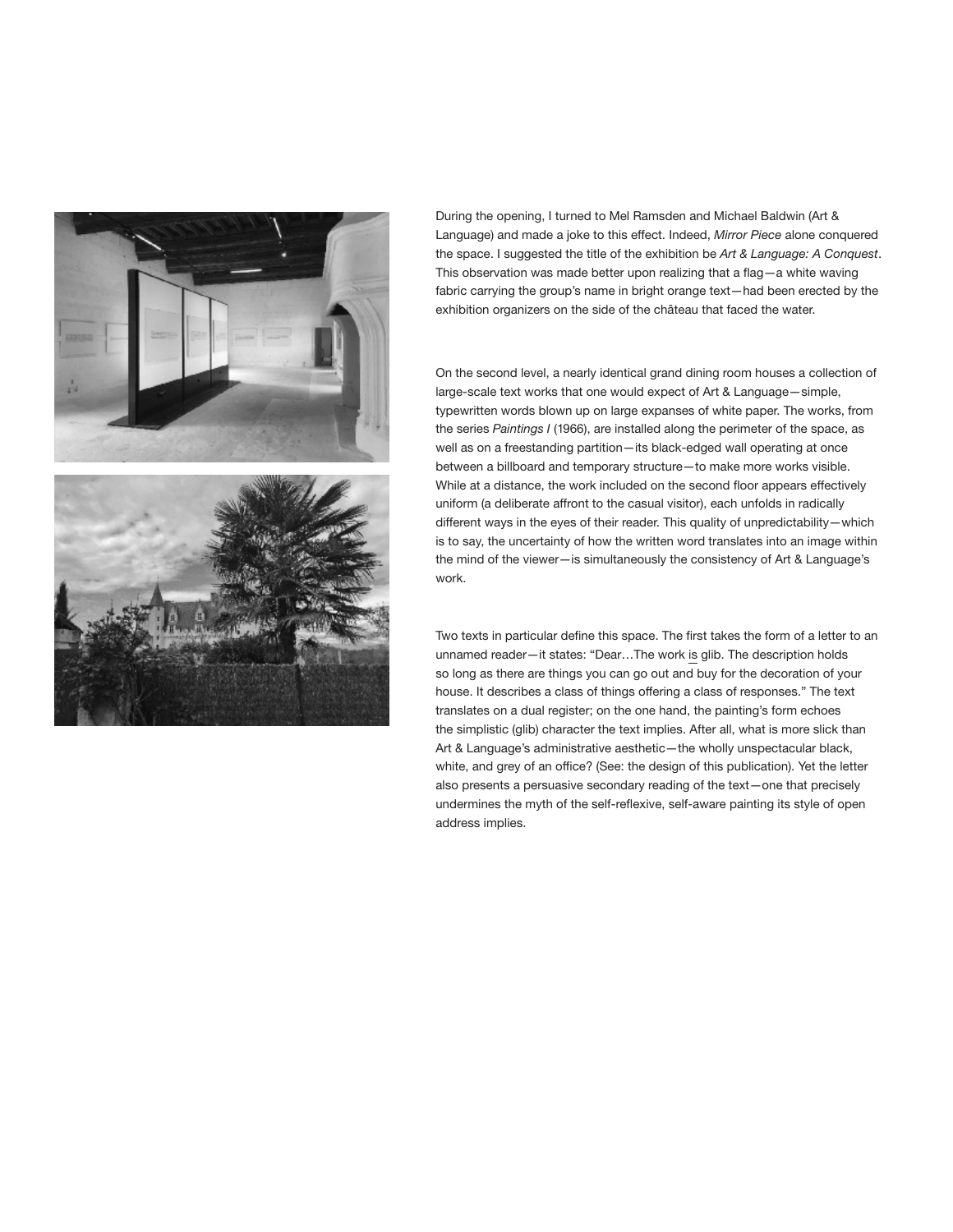

Here, the contextual surroundings of *Paintings I* are no less coopted than in *Mirror Piece*—the work similarly absorbs its own intentions; while its 'voice' is directed outward, toward the (plural) viewer, its declaration belongs to an untraceable, indistinguishable, and nearly anonymous source. Such is the lore of Art & Language's practice. Under the guise of a moniker, the identity of the artist is forever concealed, belonging instead to the chaos occupied by multiple conceptions of artistic practice. Such was the (purposely failed) mission of conceptual art. Just as no control can ever exist over the utopic possibility of governing the image elicited in the mind of a viewer through language, there is doubly an infinite amount of possibilities with how the tone, expression, and intonation of the text is 'heard' and internalized by the viewer. An avalanche of voices.

While the first text gestures toward the voice of the image, the second text addresses visibility in a more applied way. It asks us to participate in a pictorial exercise:

- "A cube is placed in position so that one face only can be seen. If the cube is now rotated on a vertical axis the second face will gradually come into view. If the rotation is continued, the first face will disappear and the second face will be the only one visible.
- At (exactly) the central point of this rotation both faces will be equally visible. Here is therefore the best possible view that can be obtained of the cube, showing two faces. If the cube showing an equal area of two faces is tilted forward, the top of the cube will gradually become visible. Continued tilting will ultimately result in a position where the top only is visible.

At the intermediate position, the top and the two sides are all equally visible. This is therefore the best possible position for viewing all faces at the same time."

As with the letter, the work attempts to exert its control over the viewer, asking us to imagine, through fixed and measured steps, the correct (and thus truthful) vision hidden within the text. Is this, then, the definition of a perfect image one that exists only in the viewer's imagination? By this standard, every image simulated within the mind of a viewer is validated by its mere existence. This is inevitably the warmest quality of the work—despite its distanced character, so long as the viewer interacts with the work, every past engagement is as authentic as the next. How many mirages has Art & Language produced? Surely, enough to fill a desert. For, as with all work by Art & Language, text does not substitute another object, it *is* the object—in this regard, to think an image is to own it. Perhaps this is the truest conquest of their work.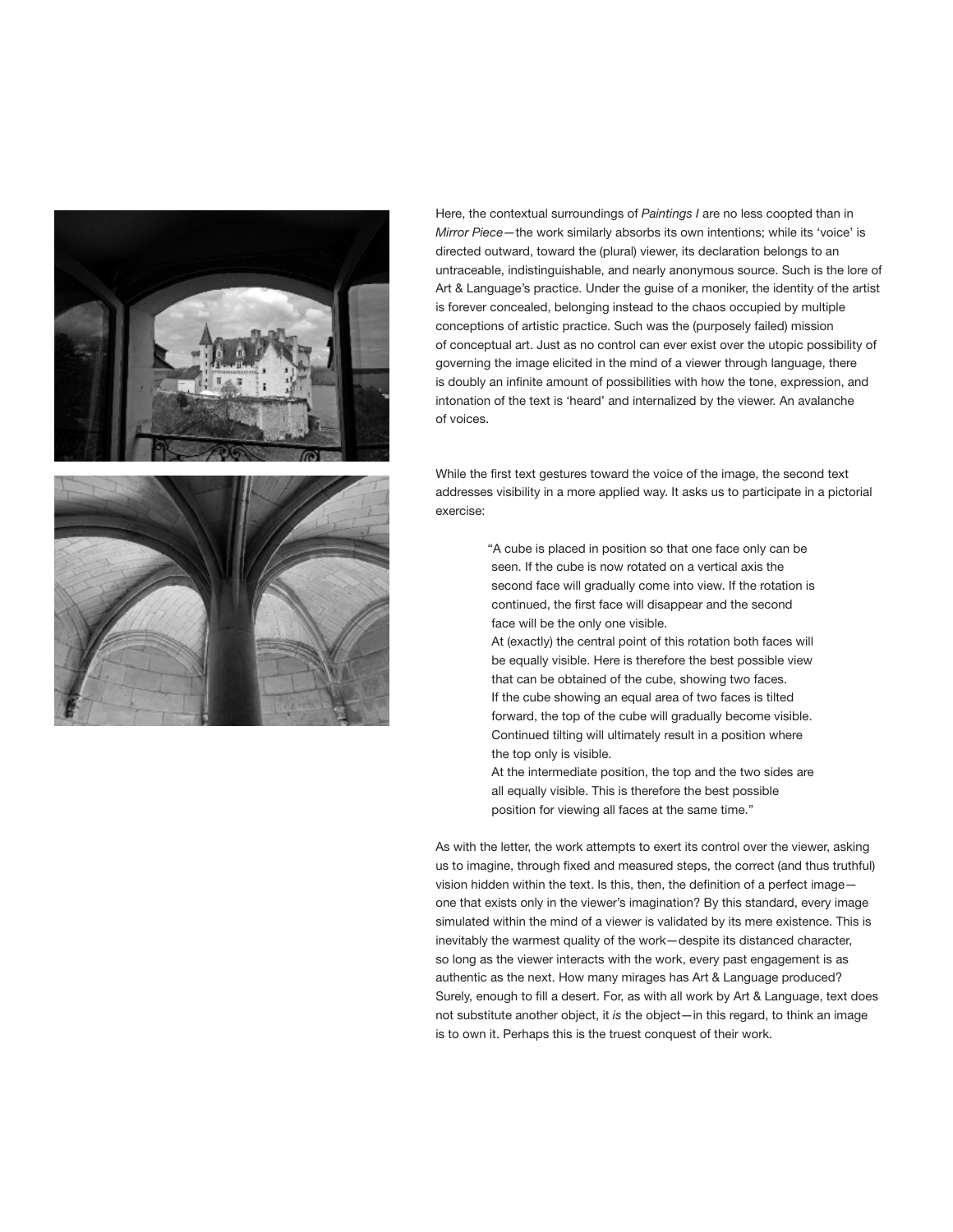## *Emergency Conditionals: Chicago Redux*

#### By Jill Silverman van Coenegrachts

Art & Language are the Rolling Stones of Conceptual Art. This collaborative group of artists began their astonishing and radical work in the late 1960s; today it is Michael Baldwin and Mel Ramsden working in their studio outside Oxford, UK. Their essayistic projects have for many years championed the possibility of recurring but unique ideas. Their works are ontologically insecure and unstable, insisting then that the viewer participate in an unusual way—not as a consumer, but as a rewriter, an intruder in the text, as Barthes suggests. Their works do not reward the lazy regard.

In these early years, texts were written, exchanged, re-written, discussed, and turned into activities, performances, actions, or text works with photographs on the wall, or objects and sculptures, though sometimes not. They named this predicament the *Emergency Conditional*, and it announced the birth of a new genre, which was neither literature, philosophy, nor criticism—a new kind of textual genre that incorporated philosophy and Conceptual Art. A given text work was not theory nor philosophy nor literature, in case it was art and vice versa.

This kind of activity, a new genre, was part of the Chicago landscape from the earliest times in the Art & Language oeuvre. In conversation, Michael Baldwin notes that the performative aspects of their work had a huge and very important connection to the city. Mel Ramsden recalls being invited in the 1970s to lecture at the Art Institute of Chicago.

Twenty years later, with the opening of Chicago's Drag City Records (Dan Koretzky and Dan Osborn), the group re-issued early Mayo Thompson (Red Krayola) and Art & Language collaborative albums: *Corrected Slogans* (1976); *Kangaroo* (1981); and *Black Snakes* (1983). In 2007, they released a new collaboration, *Sighs Trapped By Liars,* followed in 2010 with *Five American Portraits,* which consists of musical portraits of Wile E. Coyote, President George W. Bush, President Jimmy Carter, John Wayne, and Ad Reinhardt. This year, Scott McGaughey has reissued *Baby & Childcare* (1984).

In addition, text and performances, conversations, and articles of Art & Language have a long history with the University of Chicago—its dedicated U of C Press, as well as the journal *Critical Inquiry,* to which they have contributed. The late Charles Harrison (1942–2009), in-house critic alongside Art & Language, taught at U of C in the 1990s. Likewise, faculty W.J.T. Mitchell and Matthew Jesse Jackson have both been involved with the Art & Language practice, participating in meetings, seminars, lectures at ZKM, Karlsruhe, along with The Jackson Pollock Bar—performances where Art & Language theory was disseminated via performance projects. The fluidity of these disparate art making activities included a discursive narratives of talks, lectures, performances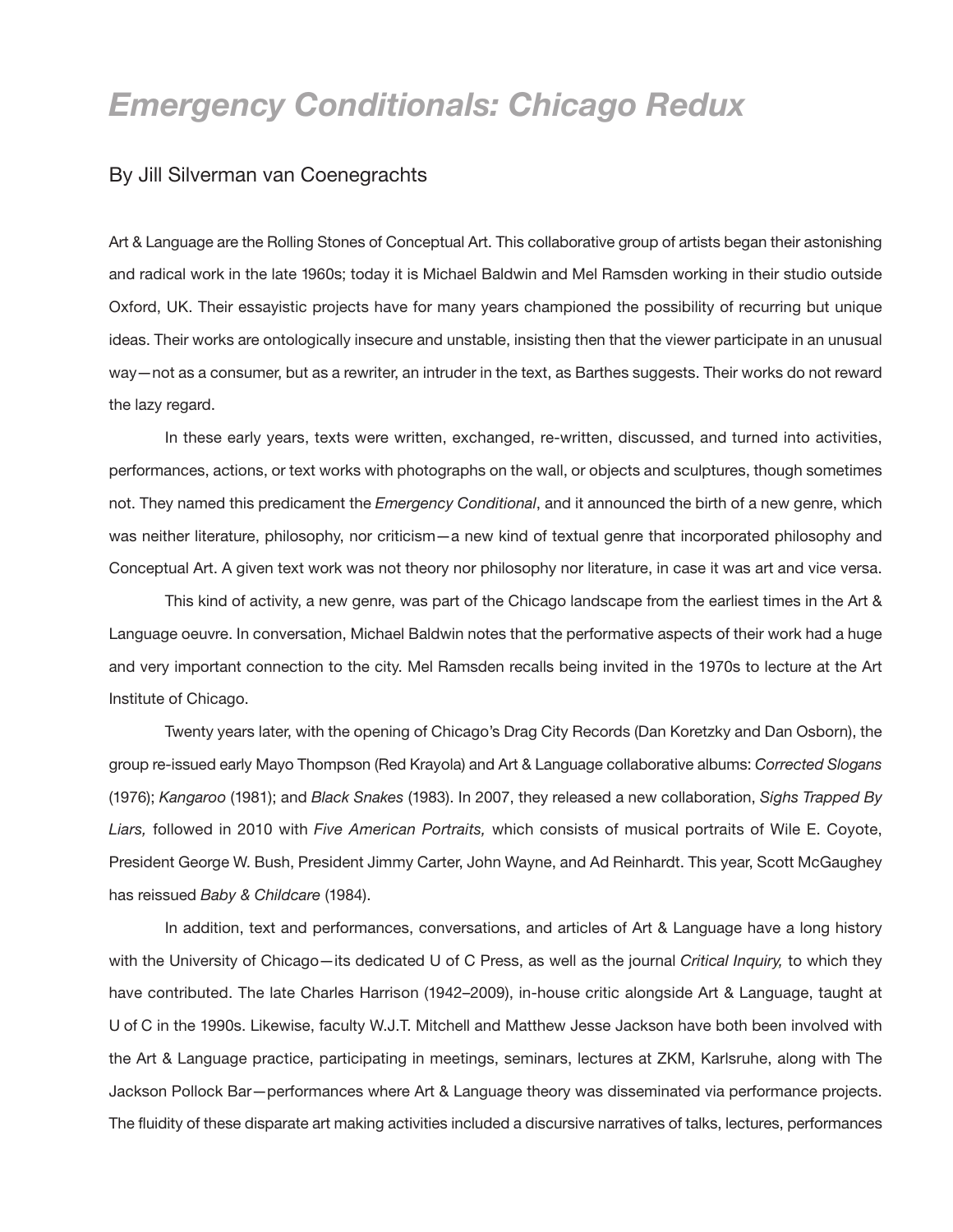and rock & roll—all of which have had a strong influence in the development of *Our Literal Speed,* including Art & Language's theory installation "Interview with Mayo Thompson" and the last Charles Harrison-trio text called "Confession" performed in Chicago in May, 2009.

This particularly critical history of Art & Language was then given a public viewing in 2010 as legendary gallerist, Rhona Hoffman—who has strongly supported the historical currents of Minimal and Conceptual Art brought an exhibition I had curated, entitled *BLURINGS: A Retrospective of Art & Language Drawings and Works on Paper,* from Europe to Chicago for the first time.

With this as a historical background, this publication is produced on the occasion of ART & LANGAUGE returning to Chicago this September for EXPO CHICAGO, with *MADE IN ZURICH: Early Editions 1965–72* from The Philippe Méaille Collection (Booth 127); a new portfolio of prints published and shown in Editions + Books by René Schmitt; new paintings at Rhona Hoffman gallery; and an afternoon symposium as part of /Dialogues, featuring three succinct conversations that trace over half a century of making, and the legacy of ART & LANGUAGE's work within an ongoing paradigm of contemporary art.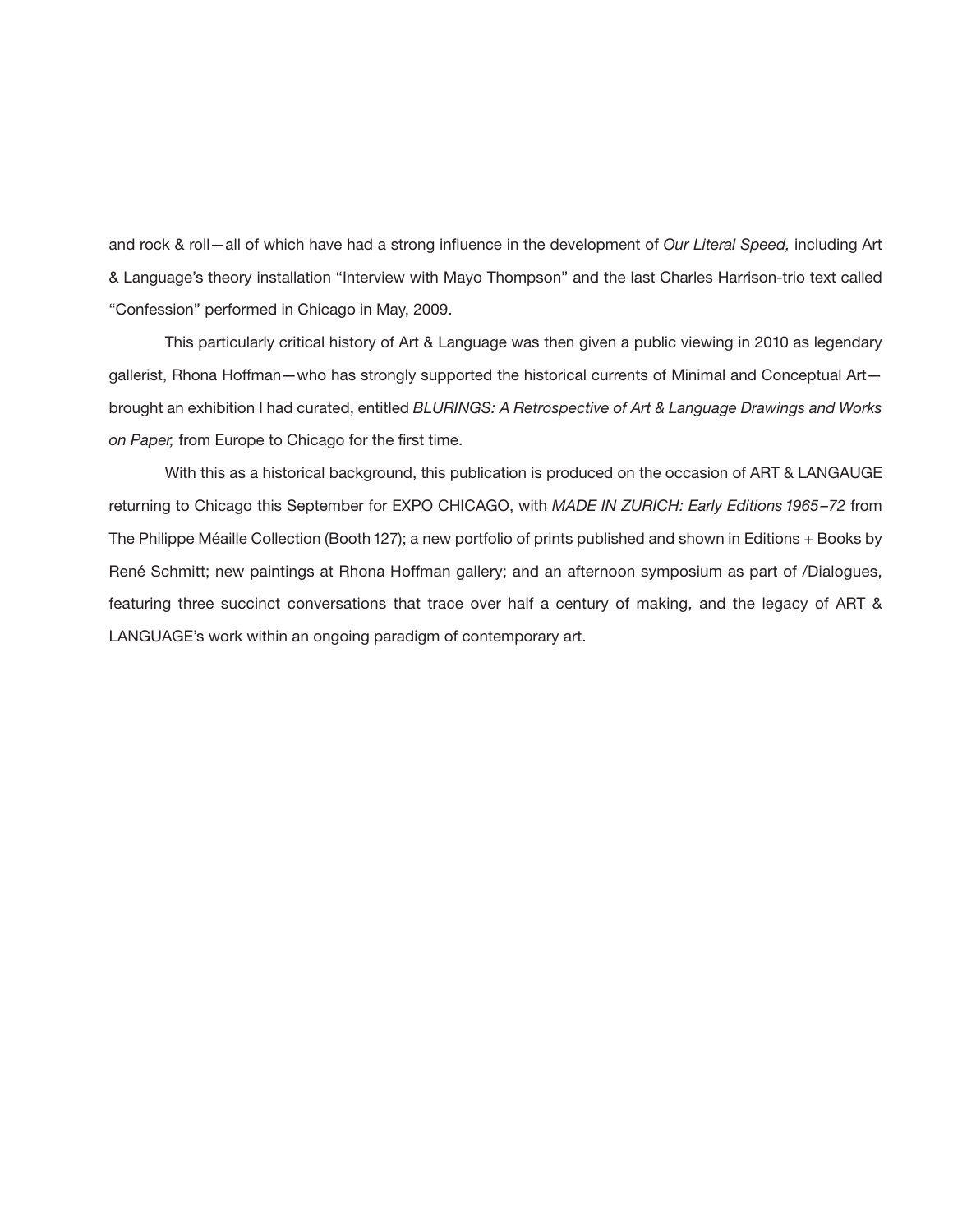## *"If You Were Art & Language, Then You'd Be A Fucking Decent Contemporary Artist."*

Our Literal Speed



A depressing, anesthetizing triviality seeps into everything when art becomes a question of proper institutional gambits clad in professional intellectual decoration. You feel sick. You feel superfluous. You begin to suspect that all of your actions are really the fruition of a second-rate ambition to fulfill an appropriately "critical" or "provocative" role in the distribution and analysis of culture. For nearly a half century, in varied guises and manifestations, Art & Language has been dedicated to resisting this process of trivialization.

Conceptual art, it could be said, has always gravitated toward two poles, toward gestures that might be described as productive or deductive, and Art & Language has always stood at one extremity within this dichotomy. Productive conceptualism, as I'm calling it, aspires to hot-wire emotive, mnemonic energies, to fire them up and take the viewer's mind for an illicit, often psychedelic or shamanistic, spin. This mode of conceptual art wonders very little about the investigation of its own possibility. Instead, its most promising terrain can be found at the intersection of the specific and the general, where big existential questions of individual human perception and the laws of the cosmos confront each other. Think Joseph Beuys's drawings or Robert Barry's texts ("Something that is taking shape in my mind and will sometime come to consciousness"). Such art seeks to produce new orders of experience and knowledge through a kind of art-magic. It does not purport to deduce the lineaments of already existing, if still insufficiently described, orders.

From its beginnings, Art & Language has had little time for this productive side of conceptual art, for the work endowed with "supposedly magical significance," as Charles Harrison once wrote, since the cultivation of just such romantic mystery is "a function of the magic-authenticating system."1 Art & Language's prototypically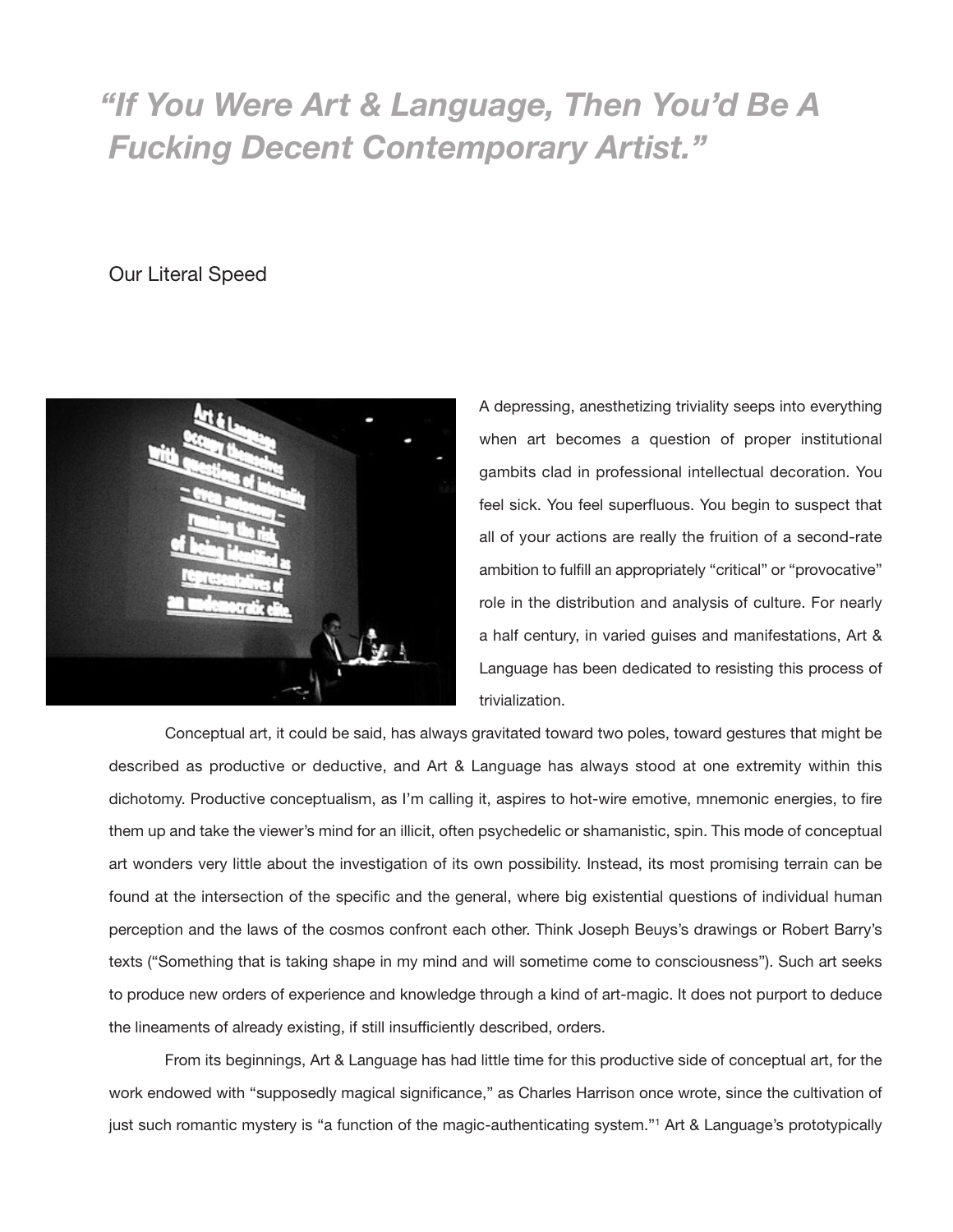deductive conceptualism proceeds differently by concentrating its energies on the conditions and procedures that allow artworks to be recognized as such—or, in the terms of painting talk, "the internal structure of the picture is deduced from the shape of the support," to quote Yve-Alain Bois recapitulating Michael Fried on Frank Stella. By seeking to better understand its own becoming, Art & Language delves into constellations of value and desire that lie submerged beneath the placid obviousness of our day-to-day cultural experience. Because they simultaneously materialize the forces that enable art to accrue meaning, while also making gestures that are themselves meaning-bearing and artful, Art & Language's deductive projects—often instantiated in lo-fi ephemera and ephemeral actions—are frequently classified as "critical," yet "hermetic" meditations on visual art's "public accessibility."2 Yet such descriptions go only so far. Art & Language's deductive conceptualism may very well acknowledge, even foreground, the "social" or "critical" aspects of art, but not without striving to suppress commonplaces about "sociality" or "criticality." For four decades the practice has asked: Why is the work here? Why are we looking at it? More important, why are we able to place the work in front of you? And perhaps most important of all, is it even possible for an artist to avoid complicity with the art industry's "magic-authenticating system"?

Art & Language began in the late sixties, a time when the "Modernist impulse" had apparently waned in visual art. Yet, despite decades of arguments to the contrary, it's now clear that Modernism never disappeared in the supposedly Postmodern era of Warhol, Koons and Sherman. It just mutated into forms that grew harder to recognize and describe, moving away from discrete objects made by individuals toward texts and installations and later onward to situations and performances created through collaborative activity. In this sense, Art & Language's practice defines the contours of ongoing transformations within this Modernist sensibility, even as the practice repeatedly returns to Modernism's enduring concerns: to a self-reflexive skepticism toward its own capacity to represent the world, to the doubtful status of the artist and her authority; to a fascination with noncommercial modes of being in the world, as well as to a concentration on the problematic character of description. It is in this atmosphere of Modernism After The End of Modern Art that conceptual art began, and it is crucial for understanding the achievement of Art & Language to locate its art in this space and time.

To supply a crude and slightly proleptic chronology: in 1850, one could look at a sculpture or a painting and compare the work with one's everyday perceptions of one's surroundings and this constituted the crucial act of coming to terms with a work of art—in other words, art challenged conventions of seeing. By 1950, advanced art relied less on modes of comparison; instead, it typically demanded the negotiation of subjective proposals concerning the relationship of art and reality. No longer a question of comparison between familiar perception and specific presentation, the back and forth occurs more often between the artist's presentation of information and the ability of the viewer to interpret this information to meaningful effect—in other words, art challenged conventions of representation. Logically, by 2050, the principal activity of the spectator will no longer be to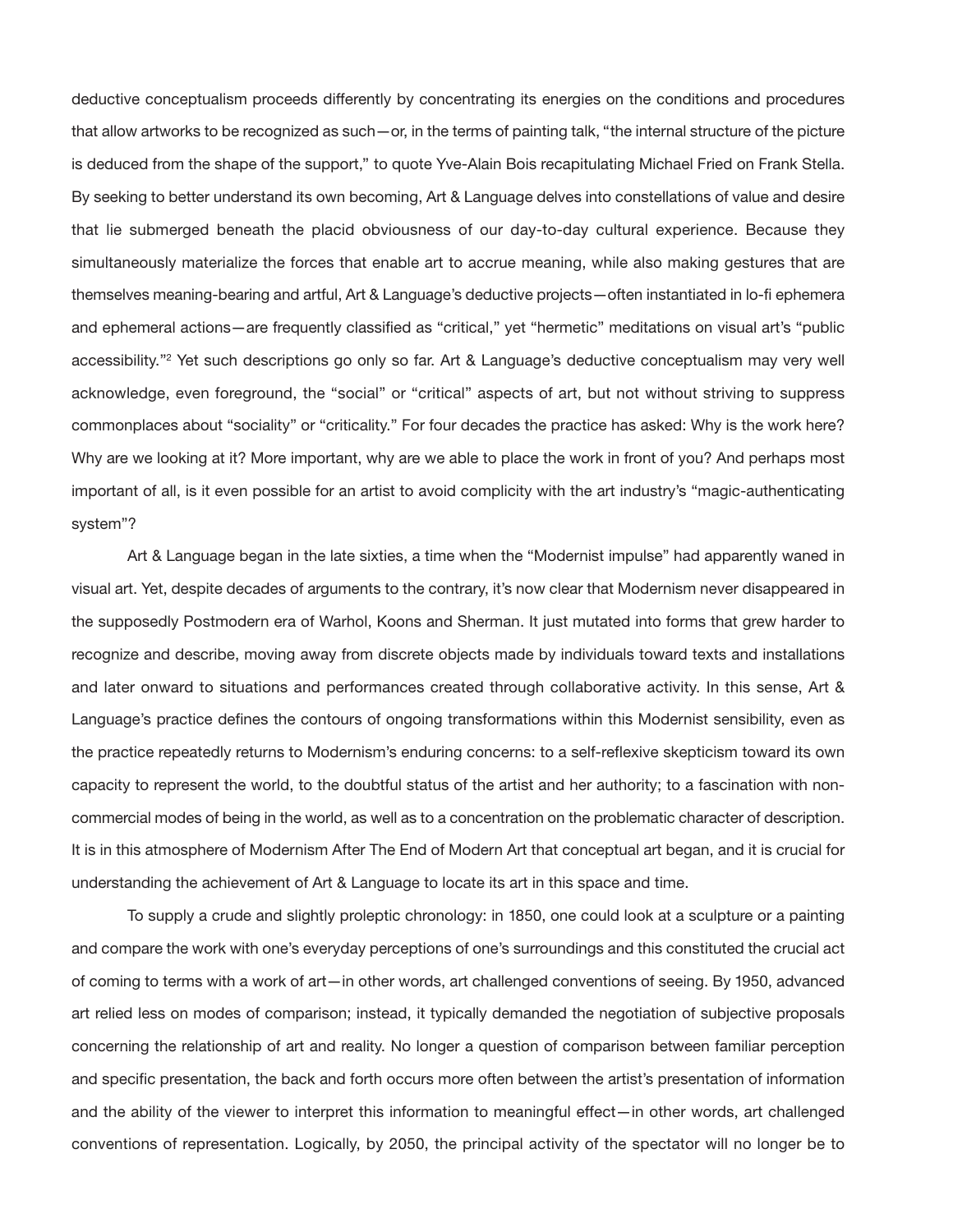compare, or even to interpret, but rather to hone her ability to recognize situations endowed with art-effects; that is, if the art of 1850 accepted the depiction of a shared "reality" as a given, while the art of 1950 accepted the status of the artwork *as artwork* as a given—now, we are entering a phase in which recognizing what constitutes a locus of compelling art-effects will become the most consequential experience of art—in other words, art will challenge conventions of presentation and distribution.

Far ahead of its time, Art & Language long ago shifted from contesting seeing or representing toward working in, on, and around the conventions of presentation and distribution that allow one to recognize an artwork as such. Fleeing from propriety or grandeur, Art & Language's production, consistently inexpert and amateurish, has chosen to sit in the shadows whenever possible, to reside in an aesthetic shanty town of contingencies and proposals, of models and lists, of talk, meetings, tape recordings and transcripts—what Art & Language has described as its serial production of "homeless stuff."3 Ironically, following Art & Language's lead, much recent art has been made out of just such "homeless" materials, out of situations, atmospheres, and attitudes that had not earlier constituted meaningful elements within one's potential experience of art. <sup>4</sup> The email and the PowerPoint lecture in the work of Walid Raad are not additives to his artworks. They frequently *are the art*. In the art of Tania Bruguera, the openings and ancillary events to her exhibitions often function *as her art*, although she does not necessarily notify attendees of this fact beforehand. In a similar fashion, the interventions of the post-human entity known as Reena Spaulings, from being a gallery to being a character in a novel to being the supposed intelligence behind conventional object-making, as well as Anton Vidokle's endeavors as e-flux entrepreneur and cultural organizer have elaborated a sensibility in which unlikely, often vaguely inappropriate, amalgams of commerce, design, documentation, and education have come to the fore. Much of this art vivifies the heretofore neutral, merely decorative surfaces that had once surrounded the discussion, production and display of artworks. Thus, the professional and discursive framing that had once allowed us to rapidly, almost automatically, distinguish art from its non-art surroundings, has been transformed in recent years, and, in important ways, Art & Language's *homeless stuff* has been more *contemporary* than most "contemporary art" for several decades. Manifesting itself in unstable texts, unstable objects, and unstable situations, Art & Language has inaugurated a cascade of hybrid art genres—journal editing, discussion leading, transcript sifting, lyric writing, slogan correcting, performance organizing, among them—genres that ideally embrace material and conceptual contradictions that become nearly self-annihilating. 5

Art & Language's work has aimed to frustrate the mind that finds comfort in judging and evaluating. As a result, most art industry professionals, especially mainstream art critics, have not cared much for Art & Language. 6 The work does not sustain saucy cocktail conversation, nor can it be packaged neatly for the art industry consumer base, save as gestures that radiate a casual fraudulence and lazy deceit. Obviously, such art contradicts the industry's enthusiasm for high-end presentational decorum and quasi-intellectual publicity. While many art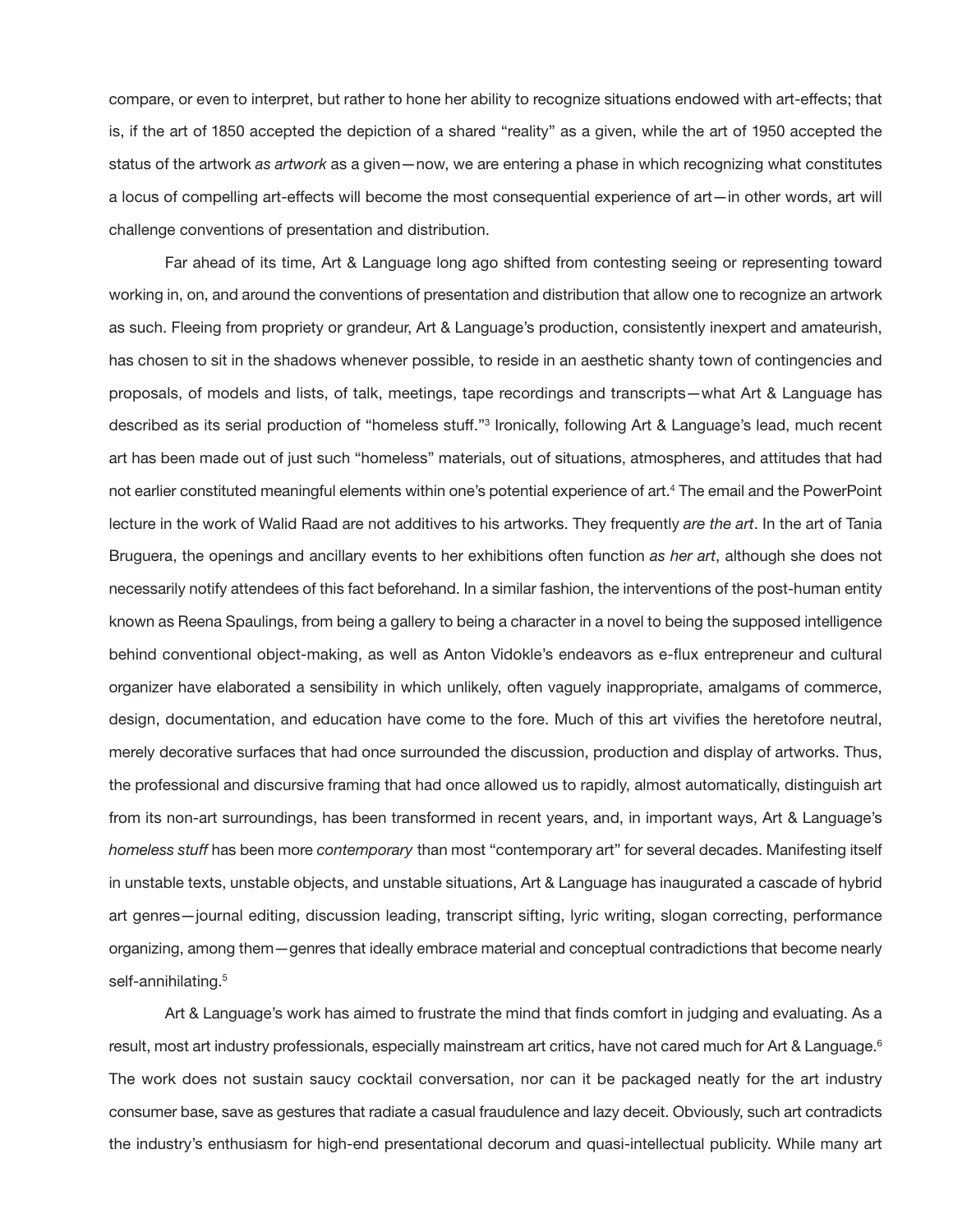practices have been successfully pounded into submission by the art industry's sophisticated Relevance Machines and Solipsism-Reducing Siege Engines, Art & Language's shanty fortress has somehow managed to invent mechanisms to keep the industry at bay. By orchestrating circumstances of historiographic insecurity around their work, by engaging in a practice of intense and misleading self-curation, as well as by periodically engaging in forays into full-blown para-intellectual chaos, Art & Language have routinely undermined or exploded projects that have aimed to "evaluate their practice" in the name of the public, sometimes even inconveniencing these curatorial and critical voices to such an extent that the voices are silenced, or transformed, or both.

Art & Language's passion for an opacity that destabilizes professional activity has amounted to a cardinal sin within the recent industrialization of visual art. This approach is frowned upon because it inhibits the entrepreneurial zeal of the art institution and the collector. It is a practice conceived as having more of a future than a past, a practice that lacks "appropriate teleological symmetry," one that maintains a sense of disobedience toward the "proper historical record." Instead, Art & Language have occupied themselves with questions of internality—a position rejected as "supersolipsistic," "hermetic," or "esoteric" by adherents of "relevant art." They have even had the bad taste to be concerned with the old fashioned notion of "autonomy," thereby courting the risk of being identified as representatives of a retrograde, undemocratic elite. A more accurate analysis would be that Art & Language present artworks that emerge from a social practice that aims to be substantively independent from the art industry's own logic. However, such a position is barely tenable these days, since it undermines the linear progression of promotion, sponsorship, and sales that undergirds the current art system. Capital, whose interests are served by these practices, must be obeyed, since otherwise it might choose to bestow its largesse elsewhere.

By its very continued existence, Art & Language serves as an embodied indictment of our culture's owners, managers and servants and their conceptions of art, knowledge and research (which frequently amount to emphatic clichés arranged to satisfy the mild curiosity of corporate trustees). Neglecting to gather around itself a body of appropriately laudatory commentary, Art & Language has rarely cooperated with this machinery, while others, whose Conceptual art careers also began in the 1960s, have relished their place within recent historical accounts. Say what you will about the practice, no one can doubt that Art & Language have constructed a body of work that maximally disrupts their own identity; a practice that continually engages in self-deflating forms of mimicry and ventriloquism; a practice that never stops undermining Art & Language's "appropriate place" within the historical record.

As accidental inheritors of High Modernism's concept of autonomy, Art & Language produces works of art that are inevitably fragments extruded from larger, longer conversations. And though the outcome of these conversations might sometimes be exhibited in the form of a painting or a drawing, even such "traditional" works exist only as fragments torn from the larger whole. This is an internality, or autonomy, or "supersolipsism," that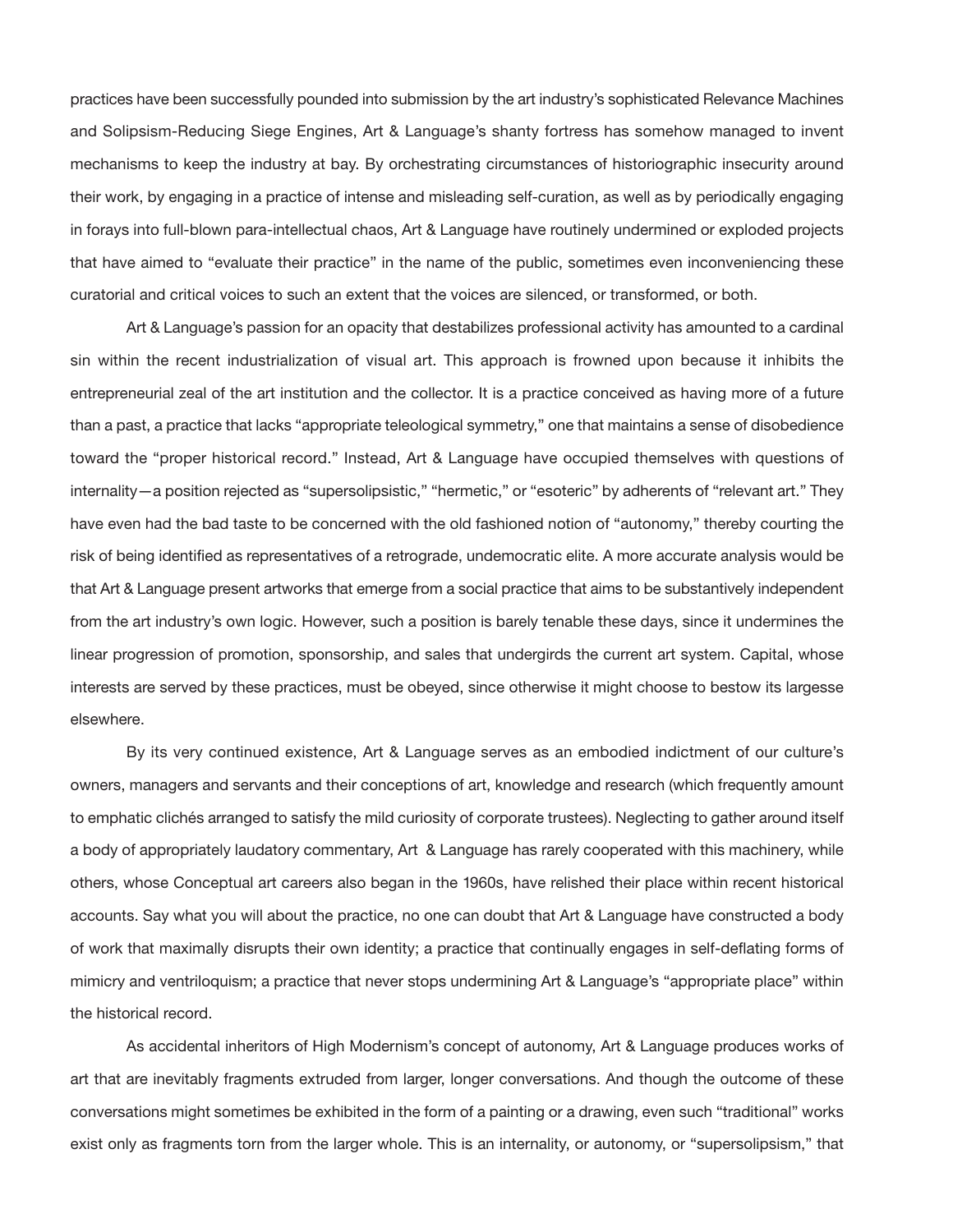emanates from a discursive origin, an autonomy that conflicts with the institutional and critical apparatuses that seek to frame it. And as ever greater varieties of performance and film enter the space of the auction house, gallery and museum, new requirements are emerging: an overwhelming drive toward bigness and speed in the contemporary art institution is feeding an erosion of boundaries between artistic media—those specialized categories that had once restrained the curator and critic in their drives to become would-be avant-garde uberpractitioners or showbiz movers and shakers. In its wake, a flood of self-aggrandizing collaborations between artists, institutions, curators, sponsors, and pop culture celebrities have banished the experience of "real communicative failure" from the viewing of art. Today, "Contemporary Art" most often preserves alienation and deflation only as forms of "picturesque abjection," while genuinely complex transformations within art practices are disappeared due to the risks that heterogeneity and inconsistency bring to sales and notoriety.<sup>7</sup>

Similarly, art institutions now inhibit, or simply exclude, works that cannot be consumed rapidly. The difficult, autonomous artwork, the object once designed to be interpreted by Richard Wollheim's "adequately sensitive, adequately informed spectator," has, for all intents and purposes, disappeared. In its place, we encounter varied flavors of institutional management that yield a mix of "contemporary masterworks" and "political activism" refigured as curatorial mannerism. Art & Language has navigated this artworld of museums and galleries, as well as the academic world of art history and "art theory"—worlds usually closed to each other. Occupying the role of commentator and actor in both worlds, Art & Language has confounded nearly all existing descriptive art vocabularies. In this way, it might be more accurate to say that Art & Language has transformed its critics and commentators, rather than accommodating them. In fact, it might be most accurate to say that Art & Language *infects* its would-be curators, critics and commentators. "Infects," in the sense that Art & Language's practice brings with it the demand that the would-be curator, critic, or commentator enter the conversation, a protracted, circuitous discussion differing in form and substance from the art industry's.

Conceptual art initially grew out of aggregations of flimsy paper and bland photographs, and Art & Language has emphasized conceptual art's modesty, its traffic with the weak. As such, Art & Language's enduring challenge to the viewer and reader is its call to extend this cast of mind—to nurture ways of being in the world that sidestep genius, mastery, control, and judgment at all levels of cultural experience and intellection. In this sense, Art & Language's activity has been ontologically recalcitrant, demanding strange, unexpected modes of exertion and creativity from its viewers and readers. So much so, that in contemplating the practice of Art & Language, one finds that the space for dispassionate neutrality withers; one must choose sides. And even though Art & Language offers no positive account of the humanist project, the enlightenment project, the contemporary art project, or any other project for that matter, and even though they have committed manifold sins and wickedness in the eyes of the art industry, Art & Language are fucking decent artists anyway.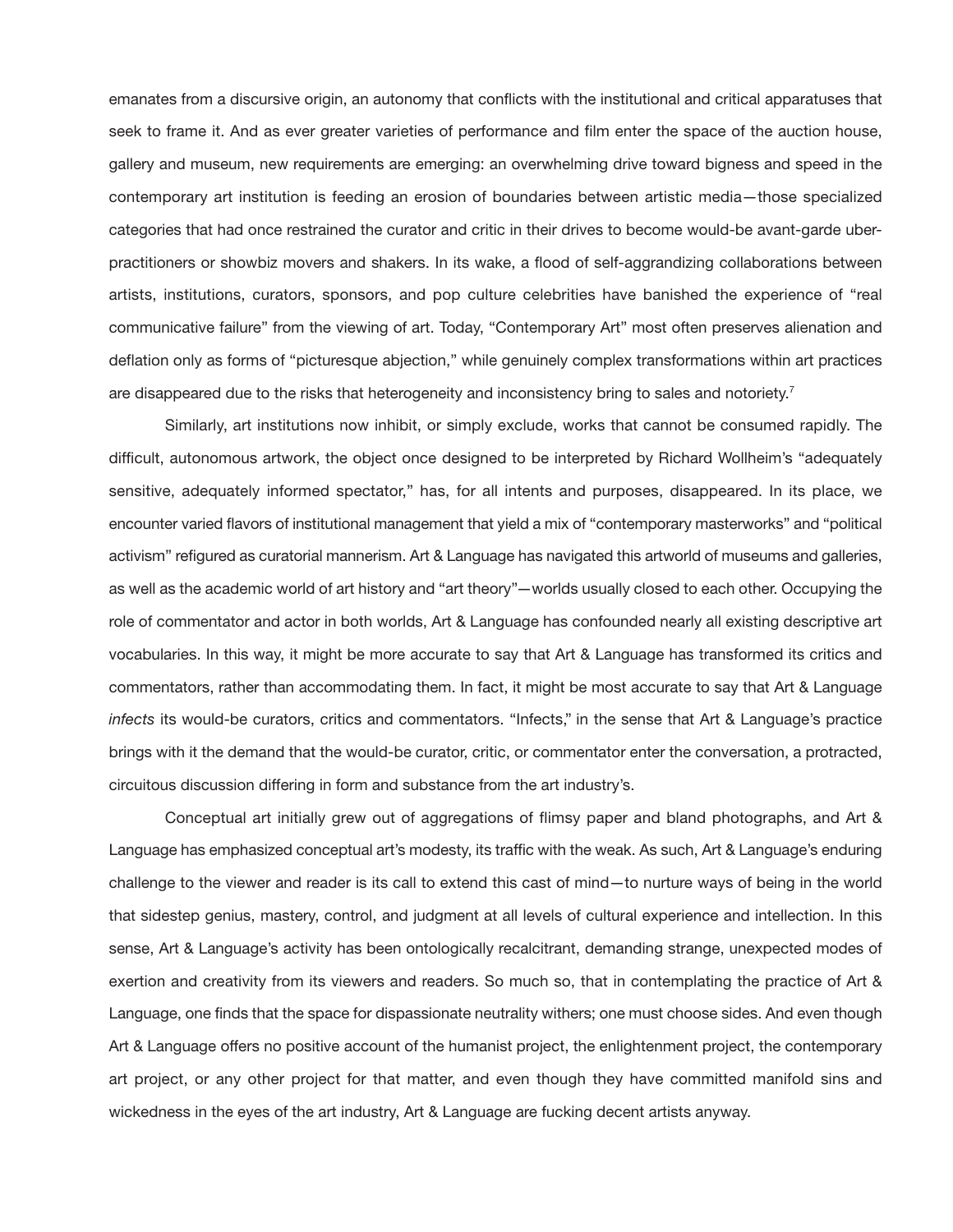\_\_\_\_\_\_\_\_\_\_\_\_\_\_\_\_\_

<sup>4</sup> For an account of these trends in recent art, see Lane Relyea, *Your Everyday Art World* (Cambridge, MA: MIT Press, 2013).

<sup>5</sup> A good example of such nearly self-annihilating mini-*gesamtkunstwerks* would be Art & Language's performance of "Letters to Jackson Pollock Bar in the Style of The Red Krayola" at MACBA, 18 May 2013. The event involved recorded music, live commentary, projected video and an overall atmosphere of homely improvisation.

<sup>6</sup> For a representative example of this kind of art criticism, see Jerry Saltz, *Seeing Out Loud: The Village Voice Art Columns, Fall 1998- Winter 2003* (Great Barrington, MA: Figures, 2003), 293. "[T]here's the art we don't understand and hate, secretly wishing it would disappear. Last month this subdivision was personified for me by the British Marxist-conceptualist collective Art & Language, whose supersolipsistic survey at P.S. 1 consisted of wall-to-wall philosophical texts, political posters, card files, and re-creations of famous paintings. A quarter century ago, Art & Language forged an important link in the genealogy of conceptual art, but subsequent efforts have been so self-aggrandizing and arcane that their work is now virtually irrelevant."

<sup>7</sup> See the text of Art & Language's performance, "Confession," Chicago, 1 May 2009.

<sup>1</sup> Charles Harrison, *Essays on Art and Language* (Cambridge, MA: MIT Press, 2003), 19.

<sup>2</sup> See the overview in Jan Verwoert, "Secret Society," *Frieze*, issue 124, June/July/August 2009, 137.

<sup>&</sup>lt;sup>3</sup> See the text of Art & Language's performance, "Confession," Gallery 400, Chicago, 1 May 2009.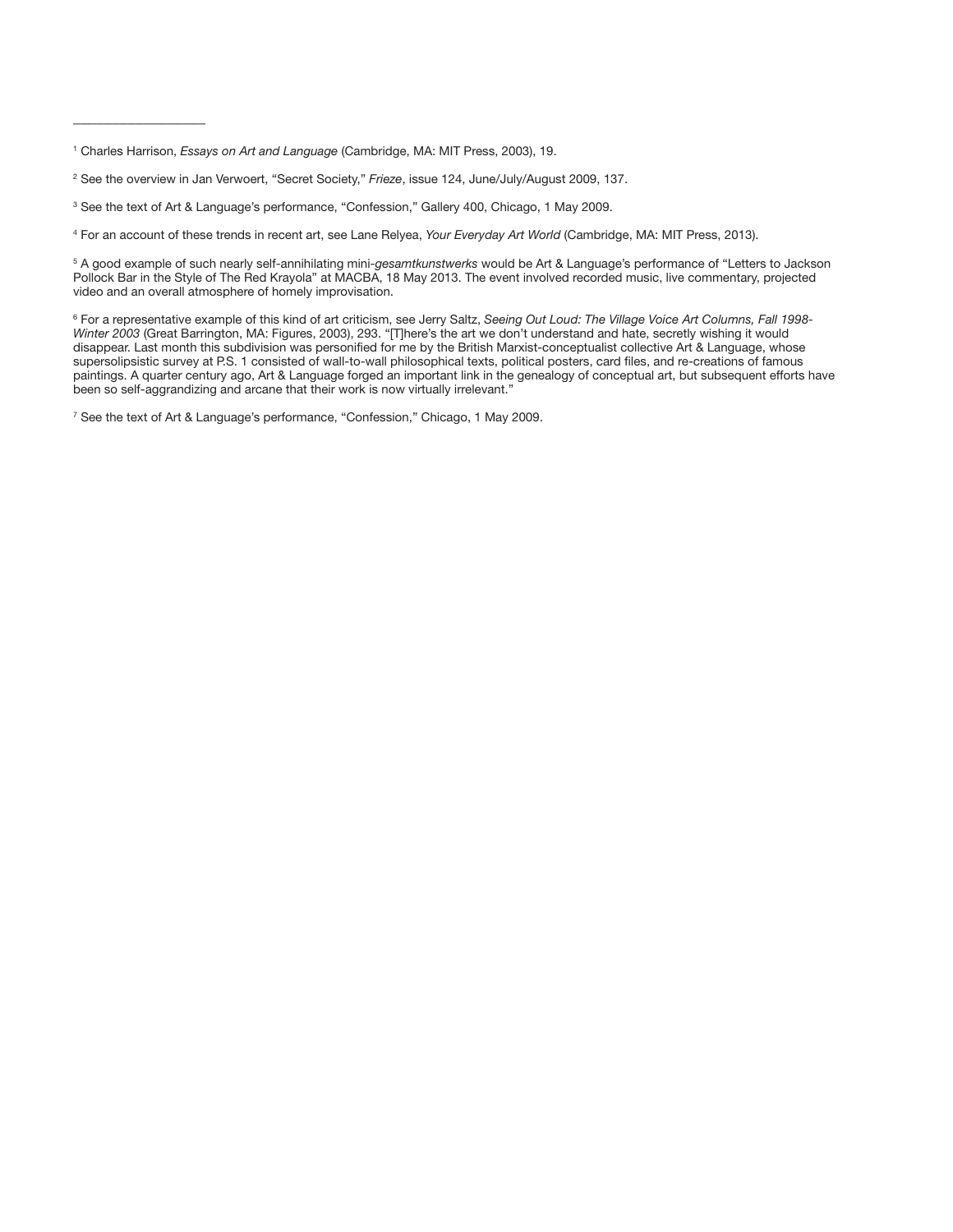

This publication is produced as a limited edition of 250 copies to accompany the Art & Language Symposium at EXPO CHICAGO (September 22-25, 2016), as part of /Dialogues, presented in partnership with the School of the Art Institute of Chicago.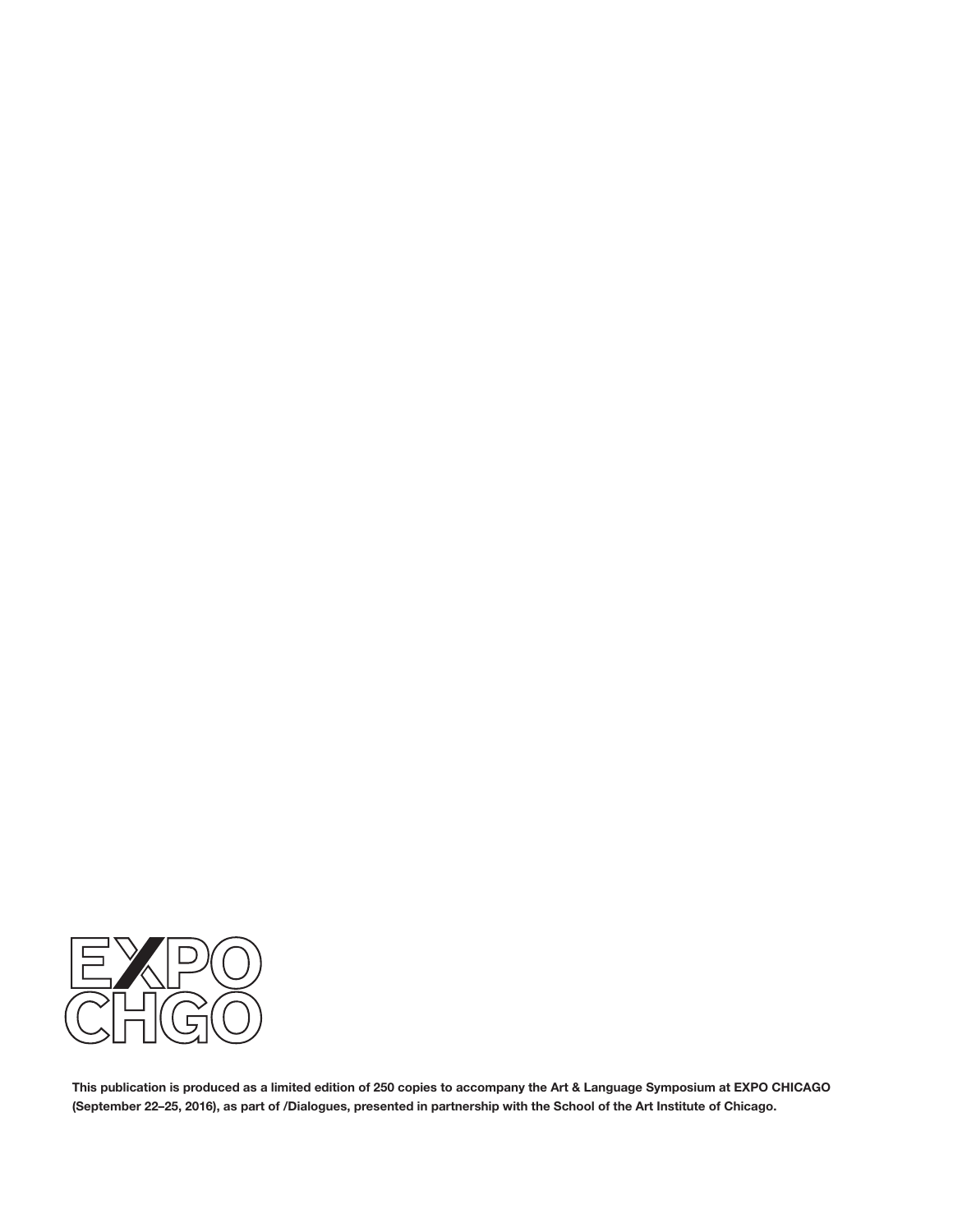First presented at the conference 'Philosophy and Conceptual Art' at Kings College London in June 2004 and subsequently published in *Philosophy and Conceptual Art*, Peter Goldie and Elisabeth Schellekens (eds.), Oxford University Press, 2007

# **EMERGENCY CONDITIONALS**

## Art & Language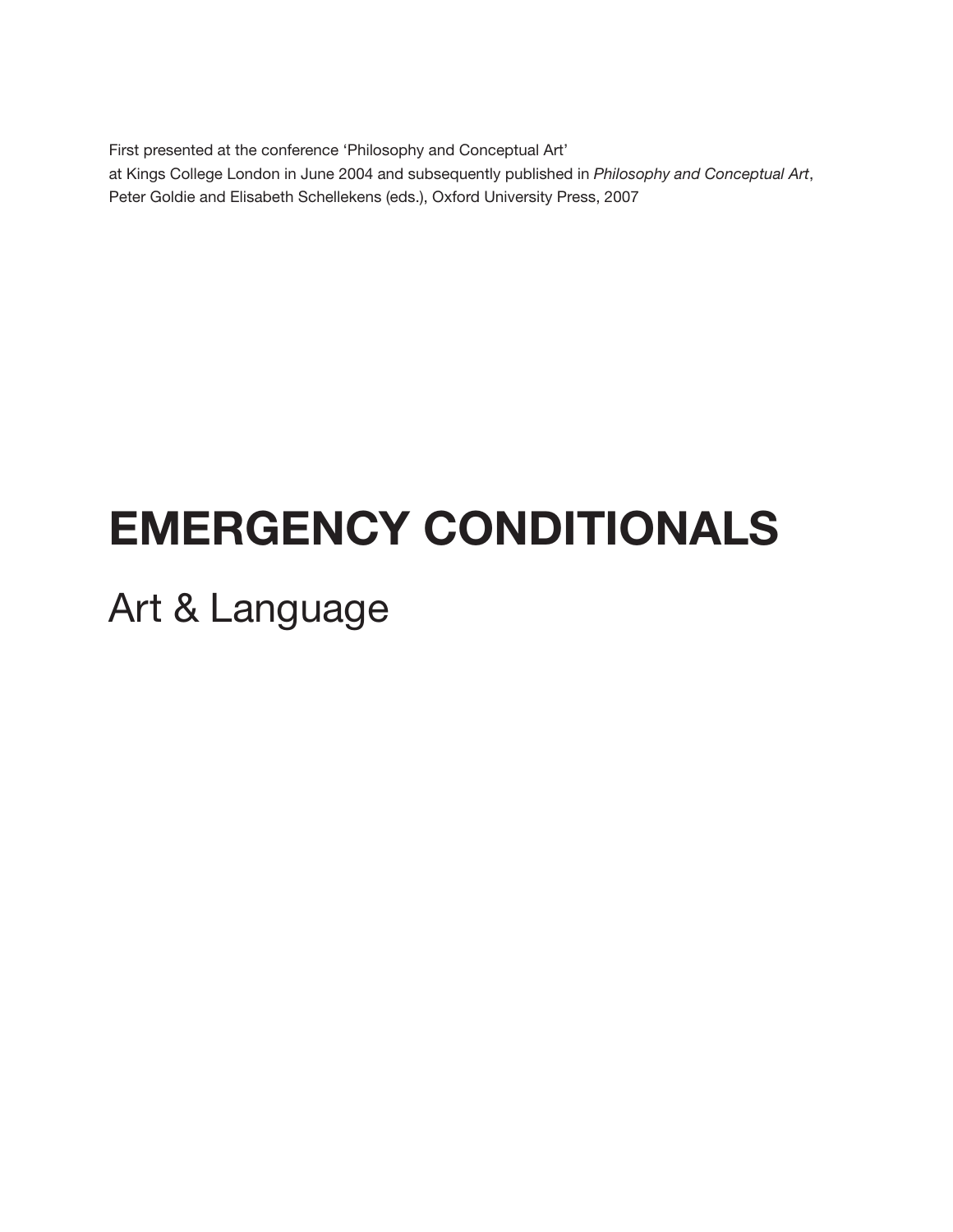#### Preamble

We were surprised to be invited to speak at the conference on Philosophy and Conceptual Art. In fact the invitation was made to Charles Harrison. He is sometimes an academic. But he felt a) that it would be inappropriate to respond as such, and b) that together we would probably represent our relations with philosophy (whatever that is) to greater practical purpose; that's to say that we might be able to represent our practice — as something that absorbs or spits out 'philosophy' — in such a way as to reflect the thirty-odd years of our conversation.

The brief for the conference seemed historically naïve — unaware of the vicissitudes and variations in the use of the term Conceptual Art. So we began to trace a sort of narrative. To do this it was necessary to distinguish our sense of Conceptual Art from at least two possible others. To this extent, we were adding philosophical and practical flesh to what seemed at the outset some very meagre bones — or not even bones, just vague and ambiguous usage. ...Not that that's always so bad. What was disturbing was the sense of aestheticians' dreariness: a sort of killing abstraction that failed to recognise the practical and philosophical connectedness of the territory. Edwardian uncles get round to it after thirtyfive years and get it wrong. (Imagine philosophy discovering Cubism in 1947.)

Anyway, what we offered was not a performance. It was a sort of expository paper converted to the representation of an artistic practice. This practice is discursive and reflexive — talkative. How do we represent ourselves among philosophers? Not as philosophers. Was what we said philosophy? Is it affected by the faint whiff of scandal or insecurity that is expressed by what we call the emergency conditional?

The 'voices' that are connected to particular speeches have no urgent or unique connection to what they say. They do not record an actual speech event. The text was divided up into speakable chunks. Each chunk was assigned a number from  $1$  to  $3$  – on a more or less arbitrary basis. **1 was spoken by Michael Baldwin, 2 by Mel Ramsden, 3 by Charles Harrison.** There is no necessity in this, either psychological or factual. We have collaborated on several occasions with the members of the Jackson Pollock Bar of Freiburg. We write theoretical texts and they install them. Professional actors perform the lines and actions variously assigned to Michael Baldwin, Charles Harrison and Mel Ramsden. In the case of the following text the speakers could have been rearranged. As to whether there would have been some loss as a consequence of a rearrangement we do not know, nor will we ever know what loss there may have been as a consequence of the arrangement we followed. To this extent it was a performance as in live theatre — or as in instruments playing from a score.

At the same time, the text is readable, translatable and so forth — a mere text. Was our reading of it art or philosophy or drama? It is possible that it belongs to a genre that could include The Blue and Brown Books: the Musical, or Painting as an Art on Ice. It is more likely, though, that it bears a passing family resemblance to what the Jackson Pollock Bar calls Theory Installation. How would it then be distinguished from what might normally be presented at an academic conference?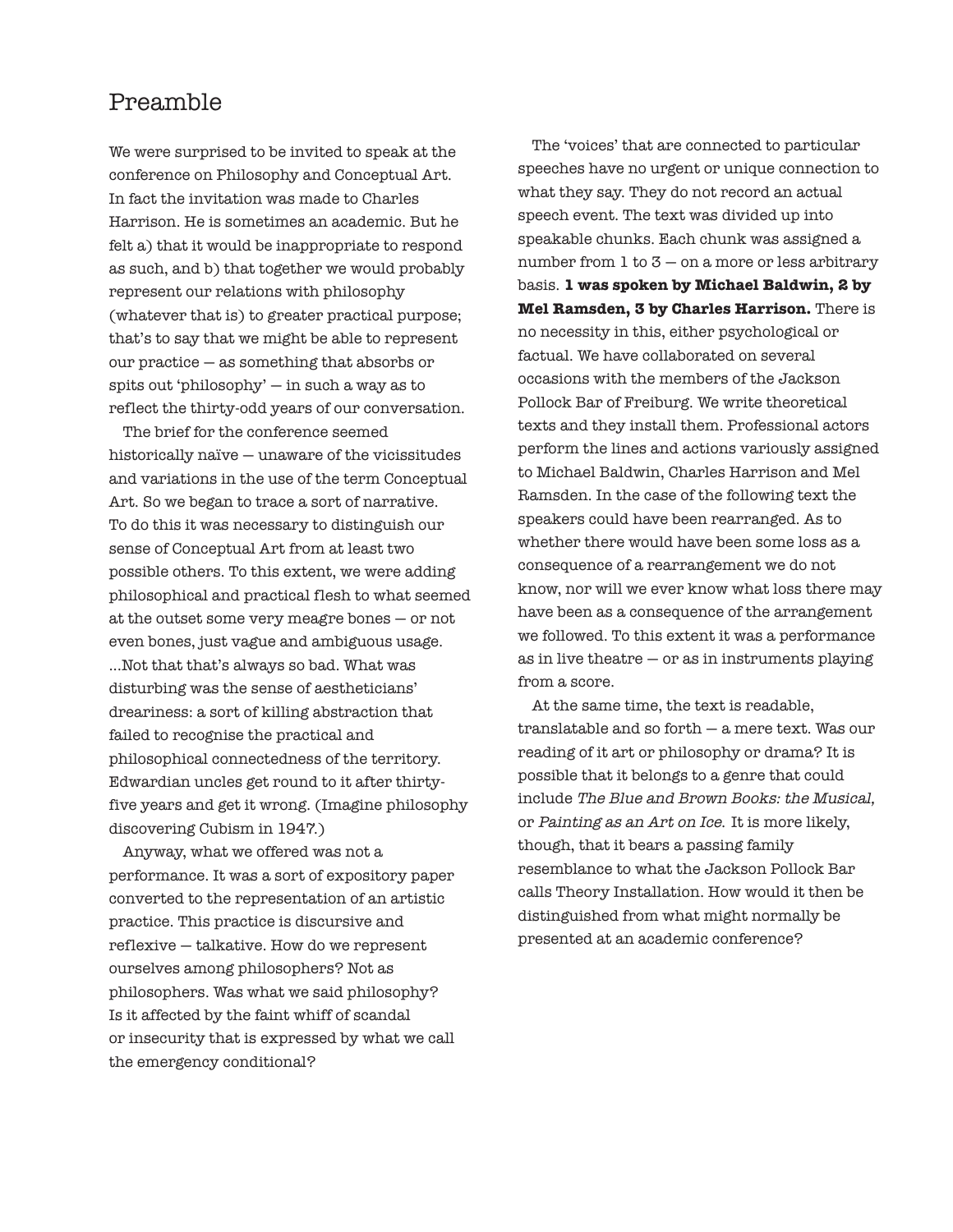**MB.** By way of an opening we need to ask just what the term Conceptual Art is supposed to pick out. It has lately come to mean more or less any kind of art that does not explicitly seek to attach itself to a technical tradition and is not medium specific. Art is no longer conceived on the basic principle of a painting/sculpture axis, but rather as a current and continuing generic product capable of installation and distribution within some institution of an art-world.

**MR.** As an alternative, we could think of Conceptual Art as a specific critical development in the historical ambience of high Modernism during the mid-to-late 1960s and early 1970s. In talking of high Modernism we mean not just a selection of transatlantic art made retrospectively in accordance with a purified Greenbergian theory — not just the paintings of Morris Louis, Kenneth Noland and Jules Olitski, and the sculpture of Anthony Caro — but also the work that both overlapped and competed with theirs: Frank Stella's, Don Judd's, Dan Flavin's, Robert Morris's, Sol LeWitt's. A Conceptual Art movement conceived along these lines is associated with a specific historical period — though we can still argue both about how that period is defined and about what work does or does not come up for the count. Thus, by analogy, while Cubism was a movement with fuzzy boundaries, and while the epithet 'Cubist' was used by nonprofessionals as late as the mid-twentieth century to refer to odd-looking avant-garde art, it could be said that a Cubist painting made in the 1950s would have been unlikely to deserve much serious critical attention.

**CH.** It might seem that these two different modes of usage of the category of Conceptual Art are easily enough reconciled. We can simply consider a continuing generic

Conceptual Art as the long-term outcome of the historically specific Conceptual Art movement — or of what has been called 'Modernism's nervous breakdown'. But we have to be careful. It was not as though practical dissent from hegemonic Modernism had one single possible outcome. It might have seemed for a while that everyone was busy disinterring Marcel Duchamp and playing the same game of appropriative and nominative gestures. (I think of this as the 'When Attitudes become Form' moment lasting until around the summer of 1969.) But it very soon became apparent — at least to Art & Language – that this could develop in several quite different ways, from which we pick out a contrasting pair.

**MR.** It could go towards a kind of institutional theatre: from Joseph Beuys and Daniel Buren, to the more recently celebrated works of Ilya Kabakov, or to more or less anything liable to be installed in the Turbine Hall of Tate Modern.

**MB.** Alternatively it could lead to a kind of essayistic practice that reflected upon its own conditions and considered the language and vocabulary and historicity of the appropriative gesture itself.

**CH.** But these were not possibilities with equal pragmatic legs. The first may have been the complaisant client of demotic institutional theory, but by the early 1970s informal versions of that theory were spreading apace both through the avantgarde sectors of the art-world and through the graduate departments of American universities. The art of institutional theatre both rode and was ridden by various types of fashionable postmodernist theory, and particularly by those that were vehicles for virtuous anxieties about the consequences and inequities of class, race, gender and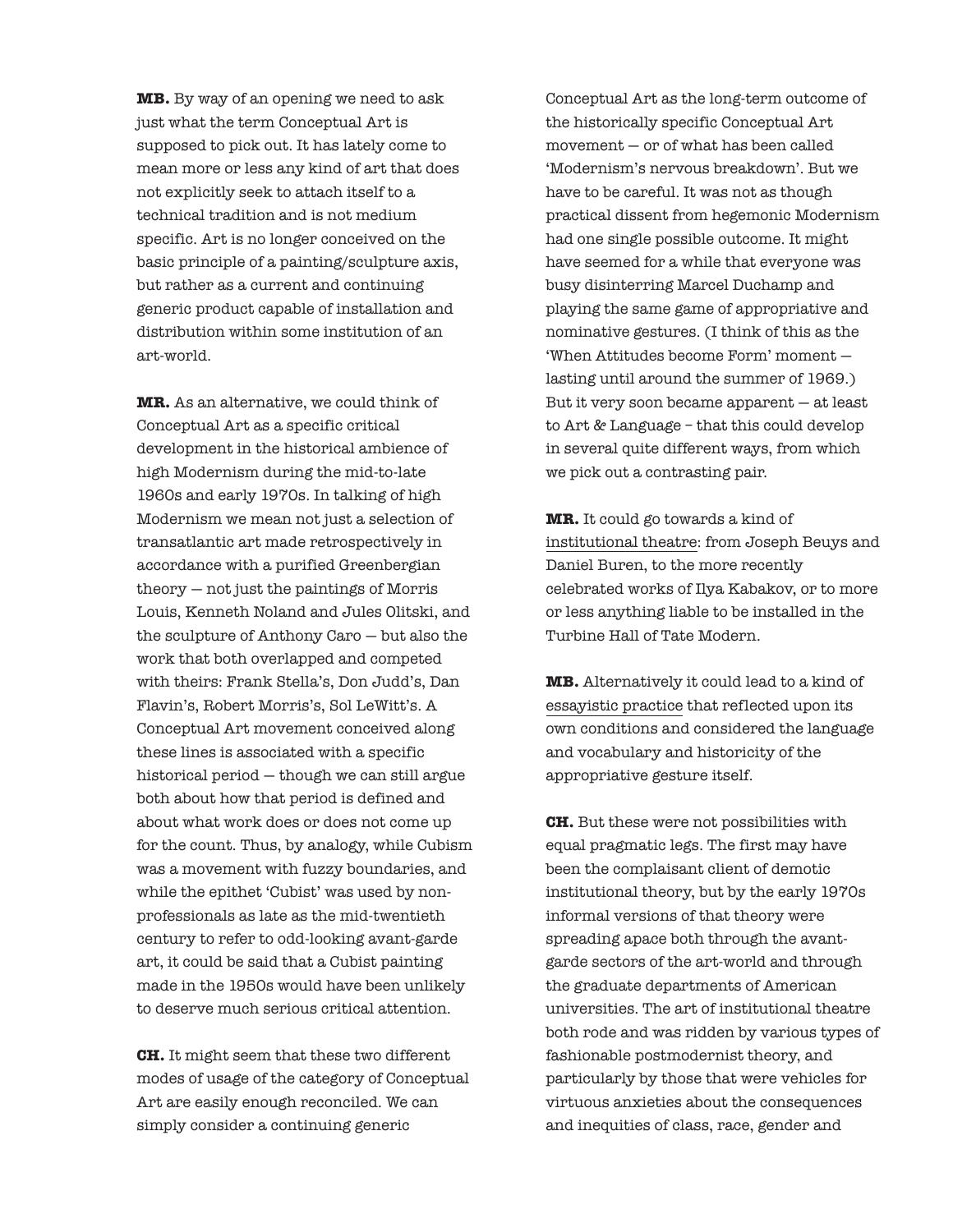expansion of the media. Its various practical modes were unified under the sign of the curator, and were supported from the world of cultural studies and corporate radicalism.

**MR.** In the climate of taste this alliance has served to encourage, pathetic Modernists like Cy Twombly and anti-Modernists like Francis Bacon and Lucien Freud could be recuperated alongside such exciting newcomers as Damien Hirst and Tracy Emin. 'You've got to choose between Mondrian and Duchamp', Ad Reinhardt said in 1967. Now choice means the right to consume everything indifferently.

**MB.** Not long ago we participated in a symposium addressed to the question, 'What work does the art work do?' On that occasion we suggested that for the sake of argument a distinction might be made along the following lines: on the one hand there are works of art — and theories about works of art — based on the proposition that work is what spectators do in variously animating the work of art through interpretation and exegesis. It should be clear enough that the art of institutional theatre tends on the whole to conform to this mode, and that it delivers itself up with some facility to journalism, whether of the popular or of the academic variety.

**MR.** Media-led critical bullshit sticks easier to the slight and the trivial than it does to the articulate and the complex.

**MB.** On the other hand there are works of art — or theories about works of art — based on the proposition that whatever work is done is intimately connected to the intentional character of the artwork, and that it is what that artwork does in animating its suitably attuned and attentive spectator.

**CH.** We should make it clear, perhaps, that we do not here mean to invoke that Wollheimian gentleman who is the artist's boon companion. We simply mean to suggest that there exists the possibility of interpretative failure, and that to a significant degree the work will be the arbiter of that. When we refer to the intentional character of the work, we do not want to suggest that this is the intentionality of a single individual, but that there is some critical dialogue that the work and the viewer enter into regarding what is relevant and resonant in a given interpretation, and that one of the participants in this dialogue will be the work itself conceived as intentional.

**MB.** The second, essayistic, type of Conceptual Art tended to look to the second of these modes. It separated itself out from the permissive melange of 'When Attitudes become Form' at a point when it no longer seemed defensible to treat Modernism's nervous breakdown as an occasion of opportunity. It developed out of a kind of anxiety regarding the relaxed, ostensive practice of dematerialisation-as-liberation. One couldn't just live in a relaxed world of wilful artistic ostension. How, we asked, might one make work with detail in a circumstance where the possibility of detail is not given among the resources of a specific medium? By detail, what we had in mind was some aspect or set of connected properties that both required and arbitrated a complex description — one that was not just an account of how the work interacted with the artworld.

**MR.** The problem wasn't that one objected to art getting away with things under the artistically demotic forms of an institutional theory — 'If someone calls it art, it's art' and so on. For the most part the emptiness of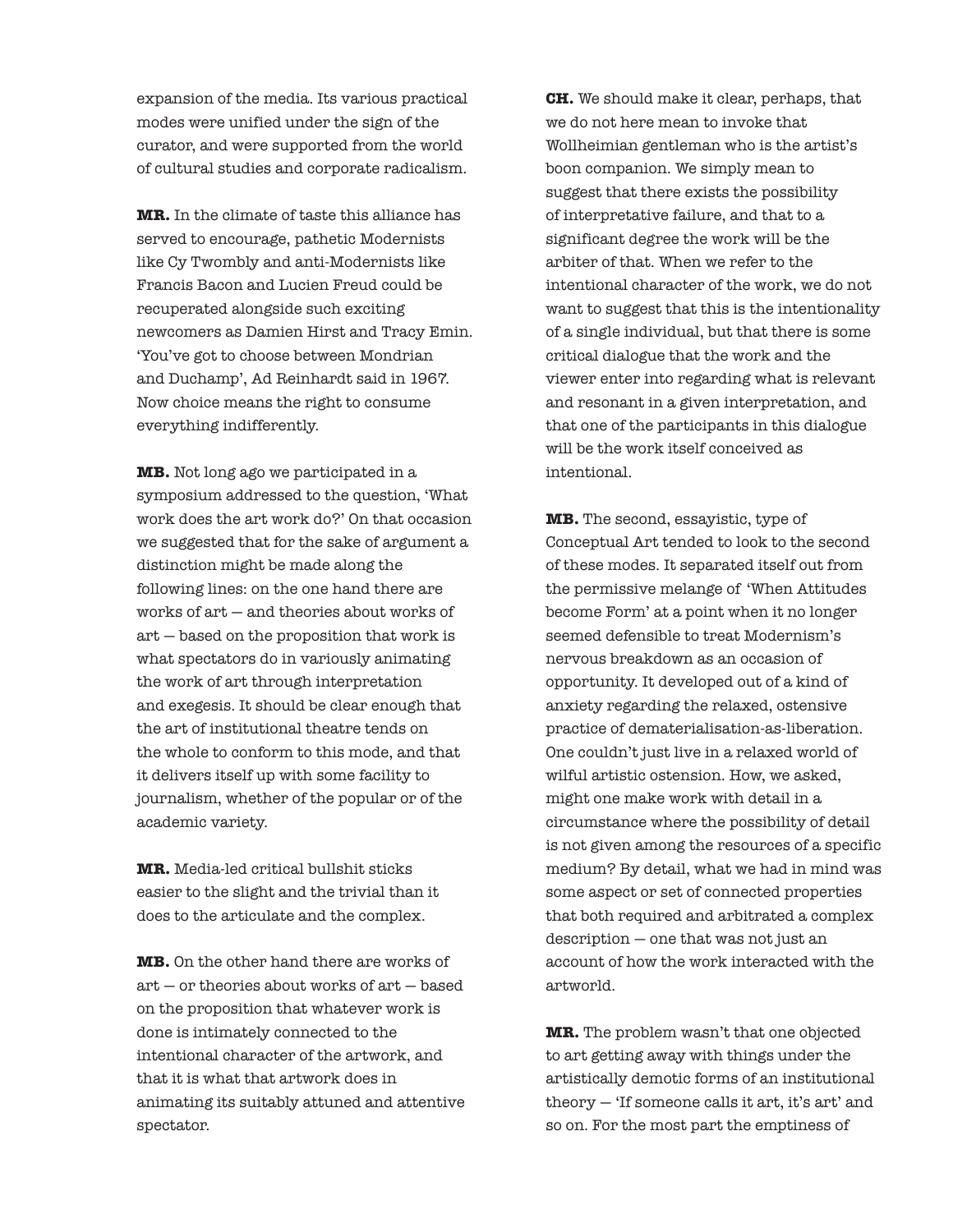Conceptual Art amenable to such theory just seemed critically harmless.

**CH.** Nor was the problem how to have something of aesthetic interest in a Wollheimian sense that nevertheless didn't have the physical properties by which that interest was supposed to be provoked. At a certain level the issue of aesthetic interest was simply beside the point. Art is theoryladen and concept-laden whatever anyone claims to be seeing and feeling in front of it  $$ and not just any old concepts or any old theories. Peter Lamarque has made a similar point with respect to the work of Rembrandt. It could be said that essayistic Conceptual Art simply made an issue of this.

**MB.** The difficulty was that neither of these senses of the problematic took adequate account of the consequences of the collapse of the Greenbergian mainstream; nor did they properly acknowledge the insecurities attendant on the institutional theory the concern that it might simply be wrong in its accounting for the relations between perceiving and describing, or that, in accepting it, artists might find themselves in an invidious position vis-à-vis actual institutions — or in a dead end so far as art was concerned.

**MR.** In fact it could be said that one consequence of the institutional theory has actually been to licence an obsession with the idea of art as generic, when much of what is produced in the name of generic art could quite well be accounted for as continuous with the critical concerns of late modernism. After all, there are actually very few Snow-Shovel like things, but many paintings with words and tasteful arrangements of stuff which do no more real damage to modernist ideas about medium-specificity than did Frank Stella's black paintings.

**CH.** As we have already suggested, the alternative modes we have labelled institutional theatre and essayistic practice were not actually equivalent and parallel developments. The consequences of the development of generic Conceptual Art were such as to suppress the discourses of autonomy and internality, and to obliterate the sense of a parallel development that retained some investment in their continuity. It grew fat on the very theoretical resources it claimed to have transcended. In the new hegemony, even the supposedly outmoded modernistic discourse on autonomy was somehow incorporated and represented.

**MR.** But we do clearly identify the practice of Art & Language with the essayistic alternative. We are therefore unwilling to accede to the idea that generic Conceptual Art is the unchallengeable outcome of the original Conceptual Art movement. This does not mean that what we have been and are trying to do is to flog Greenbergian Modernism back into life, or to reinstate its concepts of autonomy and internality. It may be that our form of Conceptual Art had in common with painting the fact that it did not actually require a specifically institutional kind of theory to tell it what it is. But given the way things were going, autonomy was always going to be a contested and insecure project. It was not as though the question of what work the art work does was ever really going to be settled one way or the other. Indeed, if it were, art would almost certainly be a thoroughly uninteresting business.

**CH.** We should try to review some of the conditions of problems. One is that the critical negativity [bankruptcy?] of Modernism was part of the reason that the Conceptual Art movement could emerge.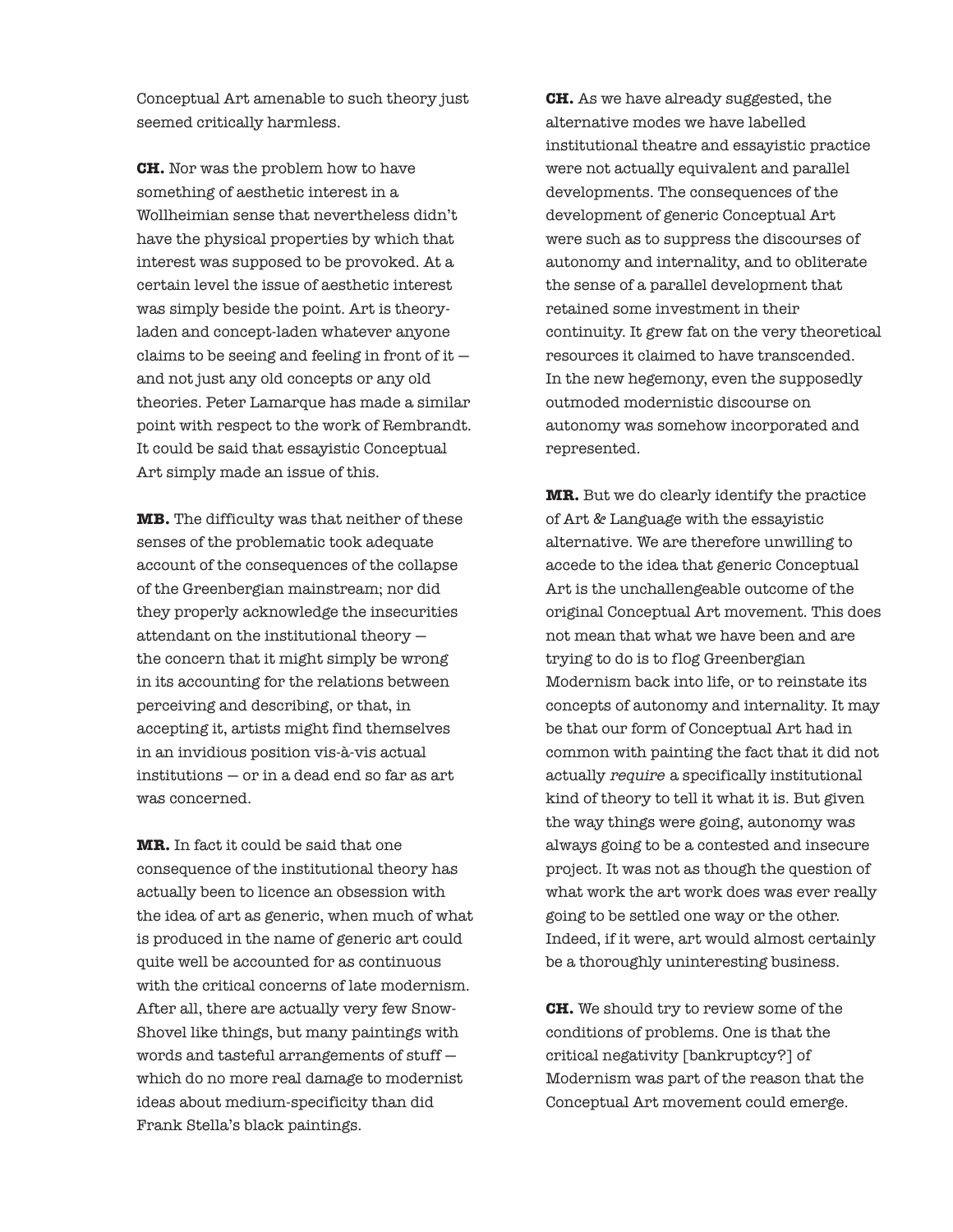**MR.** A second is that institutionality is or has become a sort of enslavement to management.

**MB.** A third is that only by means of some form of internality combined with some capacity for detail could death by curatorship be effectively resisted.

**MR.** A fourth is that the denizens of the happy world of wilful ostension failed to grasp the complexities and difficulties of the very language by which that ostension was being effected. Instead they relied both on the artist being accorded a kind of 'Romantic' authenticity and on a complaisant acceptance of the transparency of his words.

**MB.** A fifth problem is that this authority and mystification could only be resisted by description, and by a theory that was in some way internal to the work itself. What was required was a social world in which and into which the work could be uttered.

**CH.** In fact it is not entirely clear which came first: the imperative to beat the curator by creating a descriptive circumstance, or the need for some sort of internal complexity in the work.

**MB.** The best way to resolve that issue is to say that a sort of context of conversational concentration was 'naturally' established once one recognized that art is vacuous unless it is describing as well as described.

**MR.** And once you have got a conversational process going it tends quite naturally to take on a project-like character: in being conversational it tends also to take account of the world of which it is with difficulty a part, and in which it is uttered. It is thus availed as a matter of course of the grounds

on which to contest claims for the internality of its own outcomes. This is to say that a conversational practice will be disposed to sustain a degree of tension between, on the one hand, its contextual and institutional circumstances, and on the other the kinds of claim it might make to internality (to having an oeuvre, and to there being some degree of formal integrity in its products, and so on).

**CH.** In fact the conversational practice tends to militate against any purified sense of what the work is, so that its capacity to constitute an oeuvre is severely impeded. There is a popular representation of Art & Language according to which we are held to have made an avant-garde claim to the effect that our conversations and proceedings are art. This vexatiously misses the point. It takes us as it were back to the original point of bifurcation and associates us with the institutional theatre of such figures as Ian Wilson — who did indeed claim around 1970 that his conversations were art.

**MB.** We can recall having had conversations with Ian Wilson. We can recall nothing of their content. The presupposition was presumably that as artworks they need have none. 'Conversation' was a quasi-Duchampian readymade — in this case an appropriated category, or... what? In fact were one able to remember the content of a conversation with Ian Wilson one would be the less likely to recover conversation itself as a ready-made.

**MR.** For us, the conversational process was not a Duchampian gesture. Though it may have had heir-lines to it, it also had heir-lines to the 'internal' critique of high modernism and its penumbra. But first and foremost it was a means of exchange and production. The point was that we were in no position confidently to impose a sense of artistic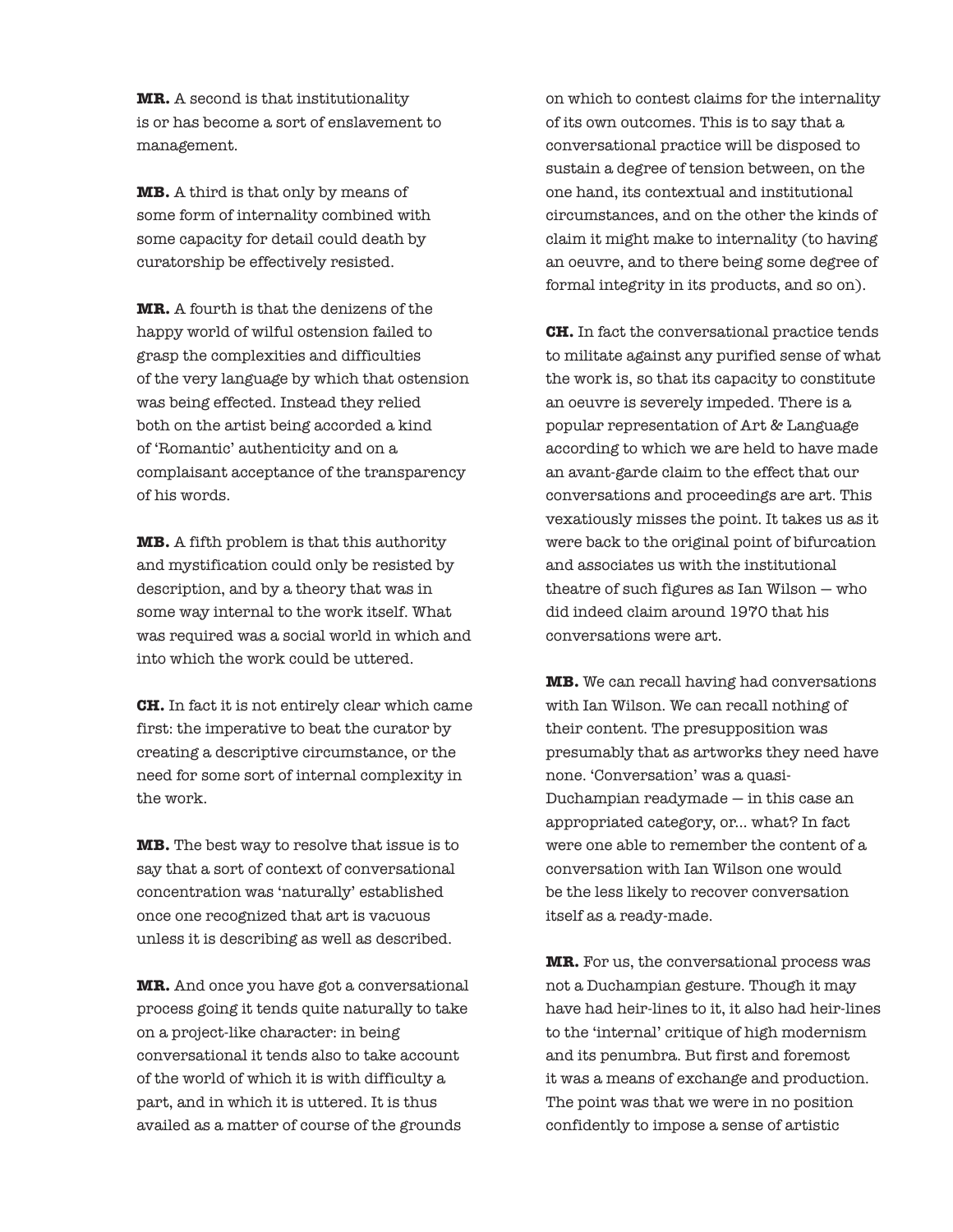hierarchy on the distinctions between verbal discussions, informal on-paper exchanges, essays, and pieces of paper stuck to the gallery wall. Of course certain hierarchies did get established for purposes of publication and display, but they were matters of practical contingency.

**MB.** It would be wrong, though, to suggest that there were no normal aesthetic considerations in play. Whether we cared to admit it or not, certain matters of taste were relevant, and these were of a more-or-less Wollheimian kind — to do with the physical properties of things.

**MR.** That which was produced for distribution and display was not without its vestigial aesthetic aspects. There was no pink Conceptual Art, and absolutely no green. What tended to predominate was the black, white and grey of the office and of the otherwise socially unspectacular. There was a kind of truth to materials in this. In those days there were no colour photocopies. In the case of a great deal of Conceptual Art some of our own included — there may in the end be little remainder once considerations of graphic taste are accounted for. It is an open question just how far Wittgenstein-onthe-wall escapes significantly from the kind of aesthetic admonitions that were associated with the work of Don Judd without in the process simply being reduced to an inefficient form of Wittgenstein-on-thepage.

**MB.** We did have some anxieties about this at the time. What followed were texts printed in green and red and so on. The point was to evade the myth that neutral taste was co-extensive with critically significant dematerialisation — and that there was a progressive political aspect to both.

**CH.** We were well enough aware of the silly hypostatisations. Some of the talk about dematerialisation certainly muddied the waters. In fact it was in muddy water that we saw our work as in constant transition between the conversation, or the theorising that it recorded, and the gallery wall it had syndicalised or taken over. In so far as it achieved some independence from graphic considerations that work put itself in the way of aesthetic virtues that were literary either theoretical or descriptive.

**MR.** It did not follow, however, that in so far as it achieved virtue of a kind it must therefore be embedded in the theoretical discourses of literature or philosophy. To say that it was theory was false, since the work it did as art absolved it of the standard assumptions that it was truth-telling, coherent or extensible in ways that theory and philosophy are supposed to be. Nor was it literary in a normal sense. It did not and could not demand of the viewer that she be a literary reader.

**MB.** This sense of permanent transition and instability brought us to what we called an emergency conditional. The work was theory (or something) just in case it was art, and it was art just in case it was theory. Could we say then, that in its strangeness it resonated with both?

**CH.** And, further, permanent transition and instability called forth other emergency conditionals. We were artists just in case we were critics and critics, or teachers or art historians, just in case we were artists. This 'homelessness' gave the work a brief independence; paradoxically, a place of production that was not wholly subservient to institutions and disciplines.